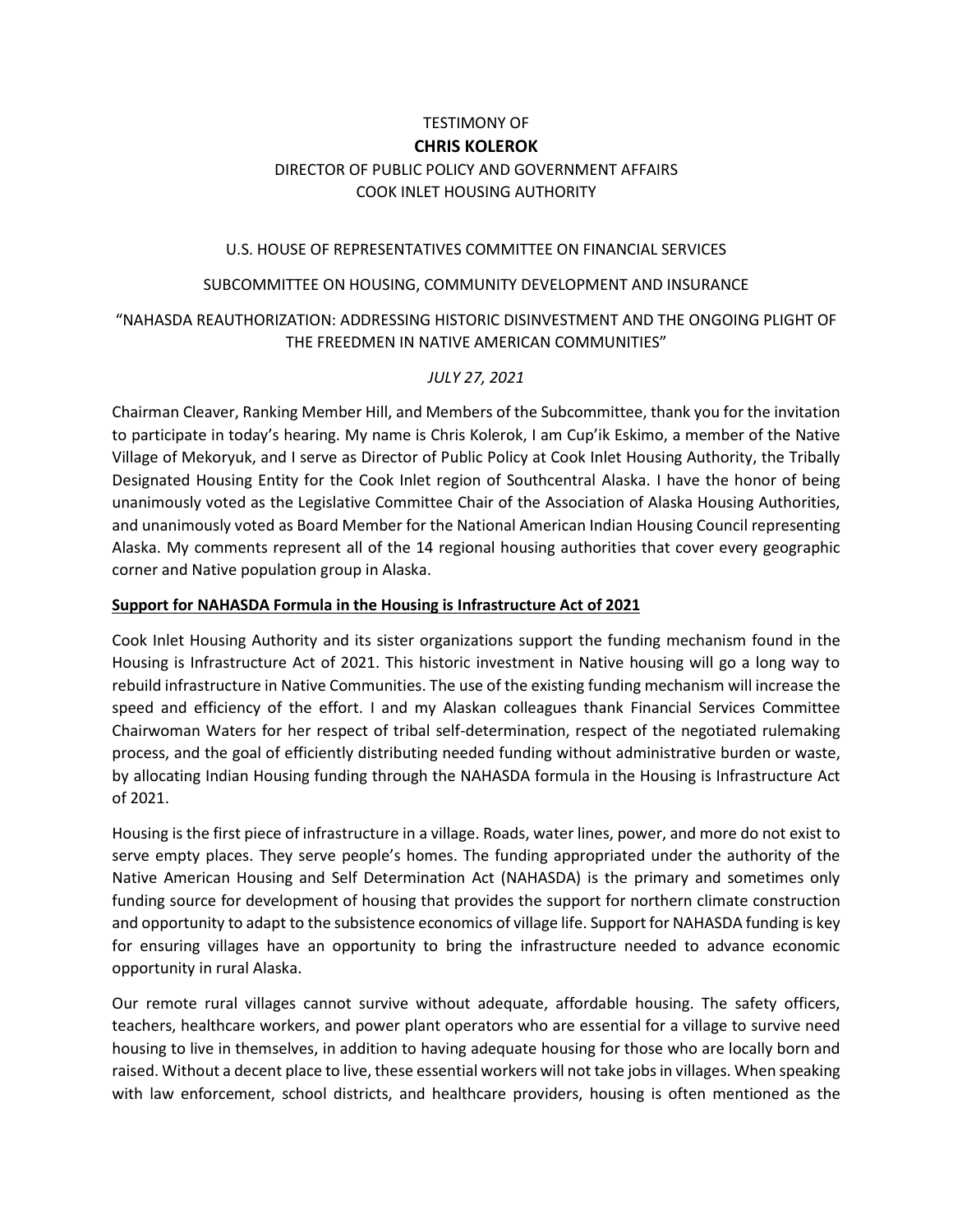number 1 impediment to attracting workers to remote Alaska. If these services are not provided, people leave the village in search of a better life. If young people are leaving, who will take care of elders with subsistence hunting and fishing? If a village cannot attract and retain those who are essential to their community, how can their village thrive?

### **Need for Housing investment**

l

Housing for our Native people is overcrowded and inadequate in our rural villages. On a national scale, the 2017 Housing Needs of American Indians and Alaska Natives study from HUD tells us we need 33,000 homes to alleviate overcrowding and 34% of our homes have a major physical deficiency in tribal areas.<sup>1</sup> Closer to home, the Alaska Housing Finance Corporation in their 2018 Alaska Housing Assessment found that 40% of homes in the Yukon-Kuskokwim are overcrowded or severely overcrowded and 35% have incomplete plumbing.<sup>2</sup>



HUD defines a home as overcrowded if it has more than 1 person per room, and severely overcrowded if it has more than 1.5 people per room

<sup>1</sup>Accessed at<https://www.huduser.gov/portal/publications/HousingNeedsAmerIndians-ExecSumm.html> on July 20, 2021

<sup>&</sup>lt;sup>2</sup> Accessed at https://www.ahfc.us/pros/energy/alaska-housing-assessment/2018-housing-assessment on July 20, 2021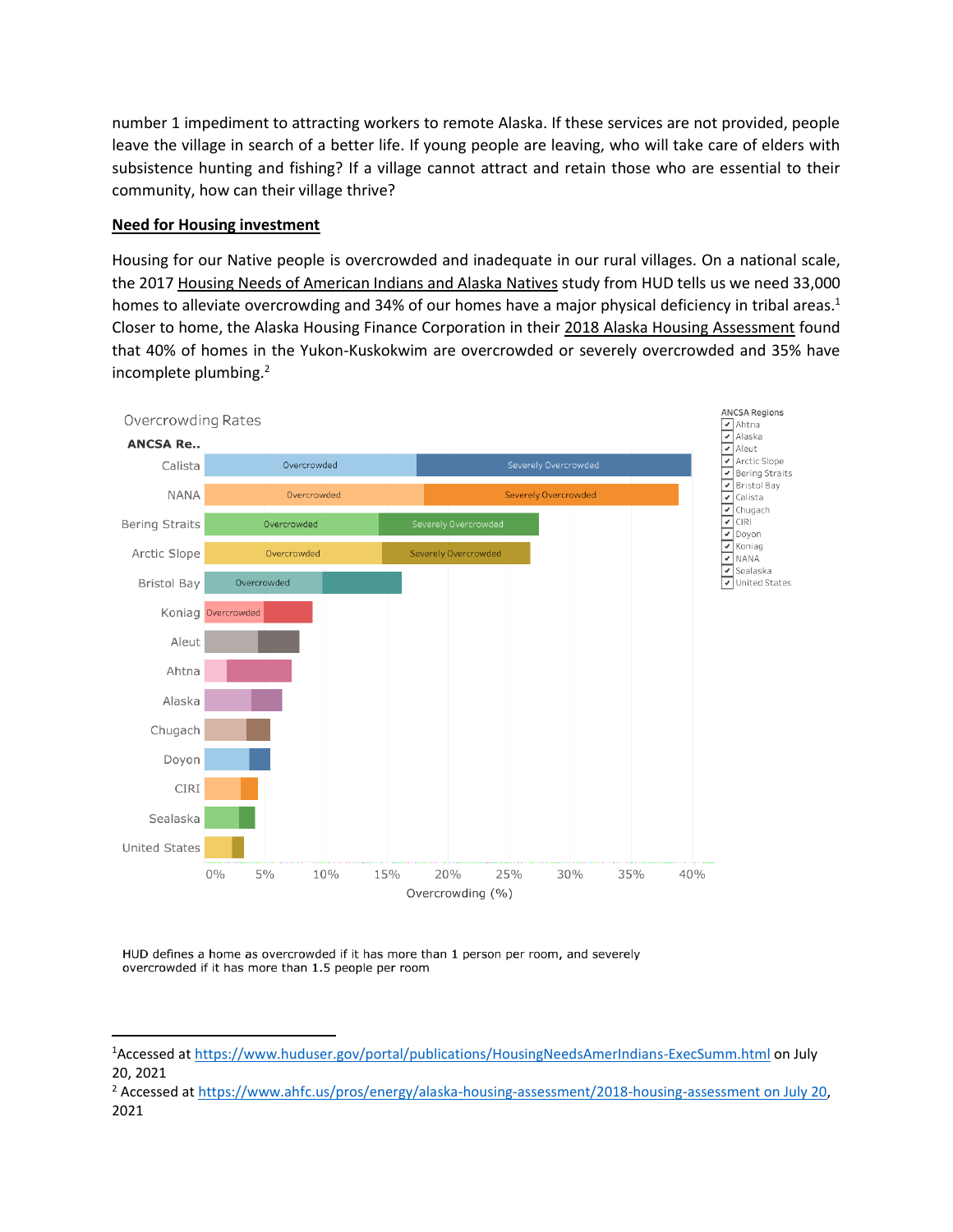The overcrowding is so bad for some homes that 18 people share a small 3-bedroom home requiring people to sleep in shifts throughout the day for lack of surfaces for everyone to sleep at once. How can people sleeping the day shift ever hold down a job? How can children learn when their home is so overcrowded that they have no place to study, and they carry the stress and anxiety of their home life into school? How will those children grow up and have a job if they never had a chance to learn how to read and do math?



Homes lacking hot and cold running water, a tub or shower, or a flush toilet are considered to have incomplete plumbing.

(Alaska Housing Finance Corporation charts from their 2018 Housing Assessment)

Over the last 20 years Congress has under-funded Native housing egregiously compared to non-Native housing. Total funding for the overall Department of Housing and Urban Development (HUD) has far outpaced NAHASDA specifically, and far ahead of inflation. In FY 2001 HUD's budget was approximately \$28 billion<sup>3</sup> and the Native American Housing Block Grant (NAHBG, or interchangeably the Indian Housing Block Grant, IHBG, depending on the appropriation year) specifically was \$646MM.<sup>4</sup> Fast forward to FY

l

<sup>&</sup>lt;sup>3</sup> Accessed a[t https://archives.hud.gov/budget/fy02/budgetbk.pdf](https://archives.hud.gov/budget/fy02/budgetbk.pdf) on July 20, 2021

<sup>&</sup>lt;sup>4</sup> P.L. 106-377 accessed at [https://www.congress.gov/bill/106th-congress/house](https://www.congress.gov/bill/106th-congress/house-bill/4635/text?q=%7B%22search%22%3A%5B%22cite%3APL106-377%22%5D%7D&r=1&s=1)[bill/4635/text?q=%7B%22search%22%3A%5B%22cite%3APL106-377%22%5D%7D&r=1&s=1](https://www.congress.gov/bill/106th-congress/house-bill/4635/text?q=%7B%22search%22%3A%5B%22cite%3APL106-377%22%5D%7D&r=1&s=1) on July 20, 2021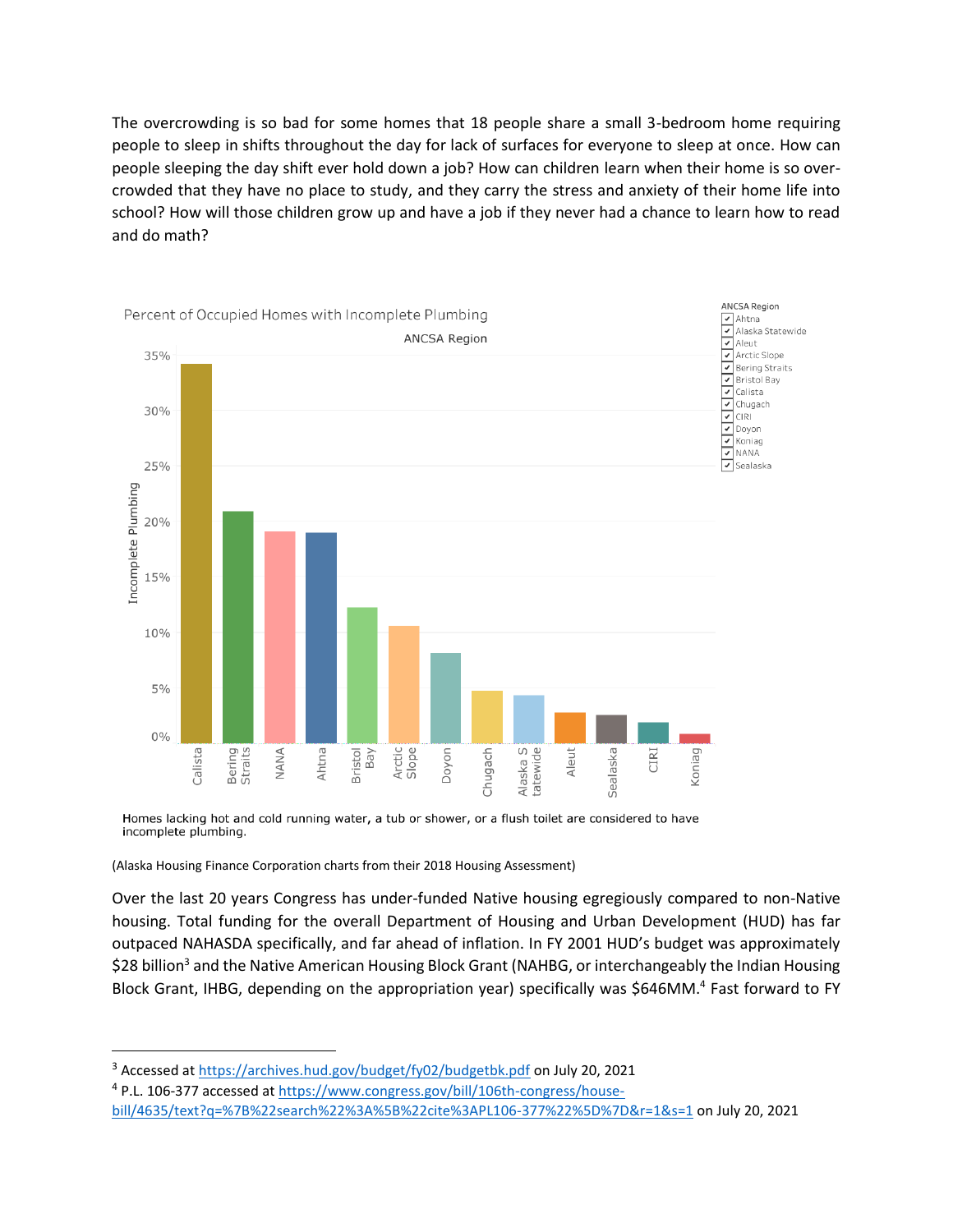2021 and HUD's overall budget authority was \$60 billion<sup>5</sup>, and the NAHBG specifically was \$647 million.<sup>6</sup> If Indian Housing was funded at parity with inflation, it would be funded at approximately \$960 million for FY 2020. This is key: all of HUD has gained over 25% in purchasing power whereas Indian housing has lost over 30%. This inequity toward Native people cannot continue.



Approximately half of all available Native American Housing Block Grant (NAHBG) funding is committed to providing operating assistance to housing units built prior to NAHASDA, units that are 20-40 years old. Only after that funding is allocated can the remaining NAHBG funding be allocated to Tribes to address unmet housing needs. However, the costs of operating and maintaining all of the NAHASDA units built over the past 20 years comes out of this "Needs" portion of the allocation. Increasingly, this leaves less and less funding to meet housing needs that continue to grow. The HUD Housing Needs Assessment confirms that new development has begun to slow. We believe that is primarily because tribes need to use more of the available NAHASDA Needs funding just to keep the lights on and the doors open.

The cost of construction in Alaska is often two to three times the total development cost (TDC) of construction for Indian Reservations located in the Lower-48 and some TDCs in Alaska have quadrupled since 1999. Although an average per sq. ft. cost to construct a modest 1200 sq. ft. home is can be between \$300-\$350 / sq. ft. range (\$360,000 - \$420,000), costs in some of the more remote communities are be as high as \$450/ sq. ft. (\$540,000) or more.

The largest cost drivers for Alaskan housing construction are construction wages, construction materials, and transportation. Over the last 20 years those factors increased in prices by 56% for construction labor,<sup>7</sup>

 $\overline{\phantom{a}}$ 

<sup>5</sup> HUD Budget Brief 2022, historical enacted 2021 budget on page 2; accessed at [https://www.hud.gov/sites/dfiles/CFO/documents/2022\\_Budget\\_in\\_Brief\\_FINAL.pdf](https://www.hud.gov/sites/dfiles/CFO/documents/2022_Budget_in_Brief_FINAL.pdf) on July 20, 2021

<sup>6</sup> P.L. 116-260 accessed at<https://www.congress.gov/bill/116th-congress/house-bill/133/text> on July 20. 2021  $<sup>7</sup>$  BLS, Employment Cost Index: Wages and Salaries: Private Industry Workers: Construction</sup>

<https://fred.stlouisfed.org/series/ECICONWAG>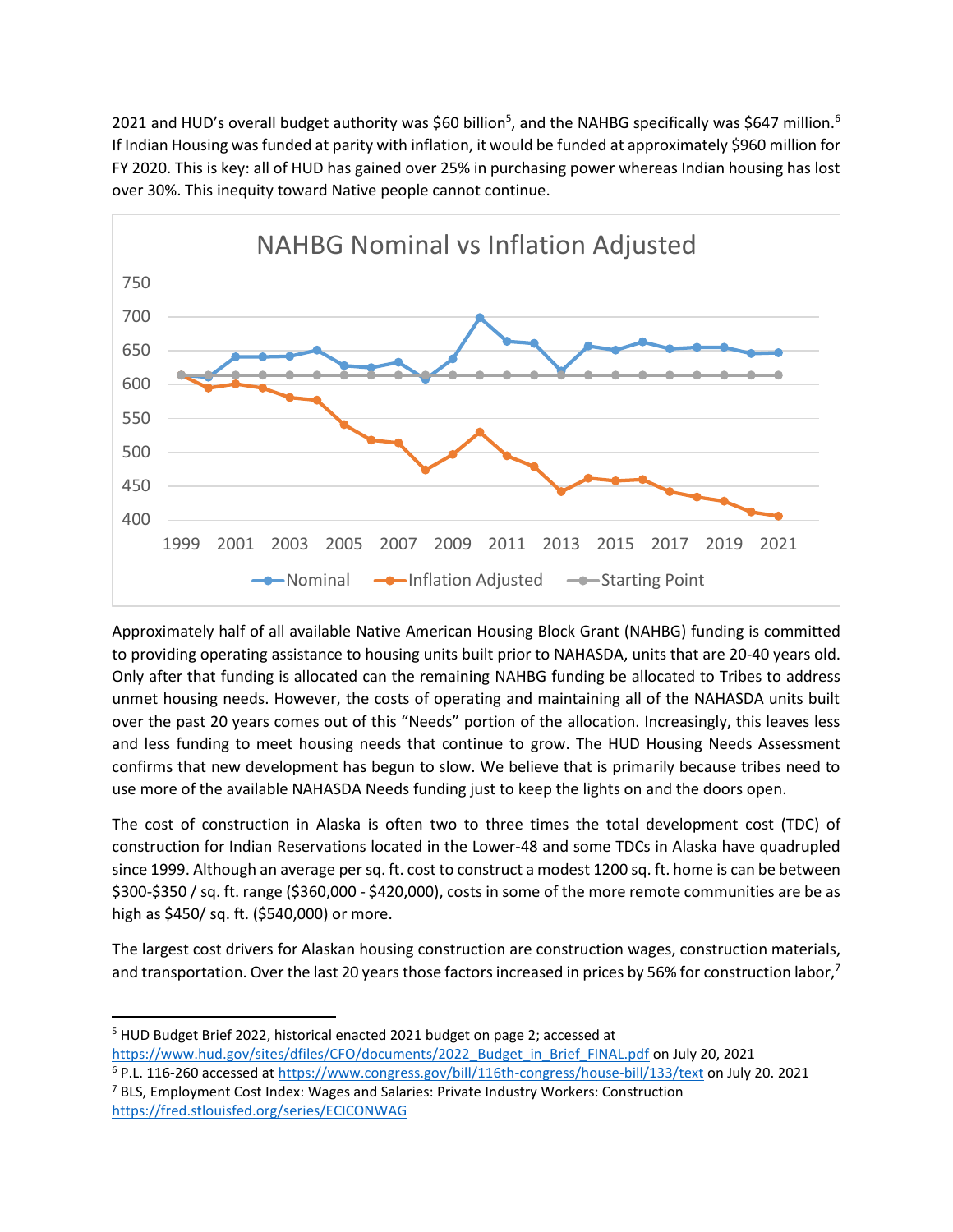70% for construction material,<sup>8</sup> and 52% for water freight and 64% for air freight.<sup>9</sup> These costs, combined with Alaska's unique logistical issues, result in housing construction costs that are astronomical in Alaska. This increase in cost of construction, directly impacts the price of the home and therefore the fair market rent value as illustrated below.

## **The NAHASDA formula works**

NAHASDA is codification by Congress of the unique relationship between the Federal government and sovereign Native American nations, authorizing tribes to address their unique housing needs through various activities such as construction, rehabilitation, modernization, rental assistance, lending programs, crime prevention, and a host of other strategies. Unlike previous housing programs, NAHASDA recognizes the Federal government's trust obligation to promote the well-being of Native peoples and empowers tribes to exercise self-determination in the development and implementation of strategies to address their particular housing needs. NAHASDA has been reauthorized twice before and although bills have been reintroduced every year since it has expired, there has not been a bill that has passed Congress.

Indian housing is not merely a federal entitlement or "discretionary program," but, like many other Indian programs, has its roots in a solemn trust responsibility to Indian nations and peoples. Housing conditions in Indian country are well documented as being some of the worst of the worst. Alaska Natives suffer from escalating and above national average rates of overcrowding, inadequate housing, and unemployment, both as to the general U.S. population, and within the Native American population as well. Indian housing programs have a unique legal and equitable justification for discrete consideration apart from actions taken relative to other federally funded programs, *including in particular, those within HUD*.

Quantifying the need for housing among 500+ tribes across the entire U.S. is a monumental data exercise. At the creation of NAHASDA, tribes across the country and HUD gathered to engage in Negotiated Rulemaking. This consensus model required everyone to agree on the data that would feed a noncompetitive distribution method that would not require annual competitions and would provide on-going ability to plan and operate housing. There are more than 10 factors that affect the formula, from overcrowding rates, population, physical deficiency and more. This allowed out tribes to move beyond annual competition and work together.

Two anecdotal examples are key here. First, prior to NAHASDA, Cook Inlet Housing Authority (CIHA) was able to construct 267 housing units. After NAHASDA, CIHA constructed over 1,700 housing units, in nearly half the time. Second, because our non-competitive position, AVCP Regional Housing Authority in Bethel asked us to use our expertise in Low Income Housing Tax Credits and project management to assist them in financing rental units in their region. This would not have happened when we were competing for the same pool of funding before NAHASDA was enacted.

# **Native Housing Pre-NAHASDA**

l

Pre NAHASDA, housing decisions were made by the Federal Government and houses were placed in our communities without specific consideration of the community, region or climate. Our communities have

<sup>8</sup> BLS, Producer Price Index by Commodity for Special Indexes: Construction Materials <https://fred.stlouisfed.org/series/WPUSI012011>

<sup>&</sup>lt;sup>9</sup> BLS, Producer Price Index by Industry: Scheduled Freight Air Transportation <https://fred.stlouisfed.org/series/PCU481112481112P>